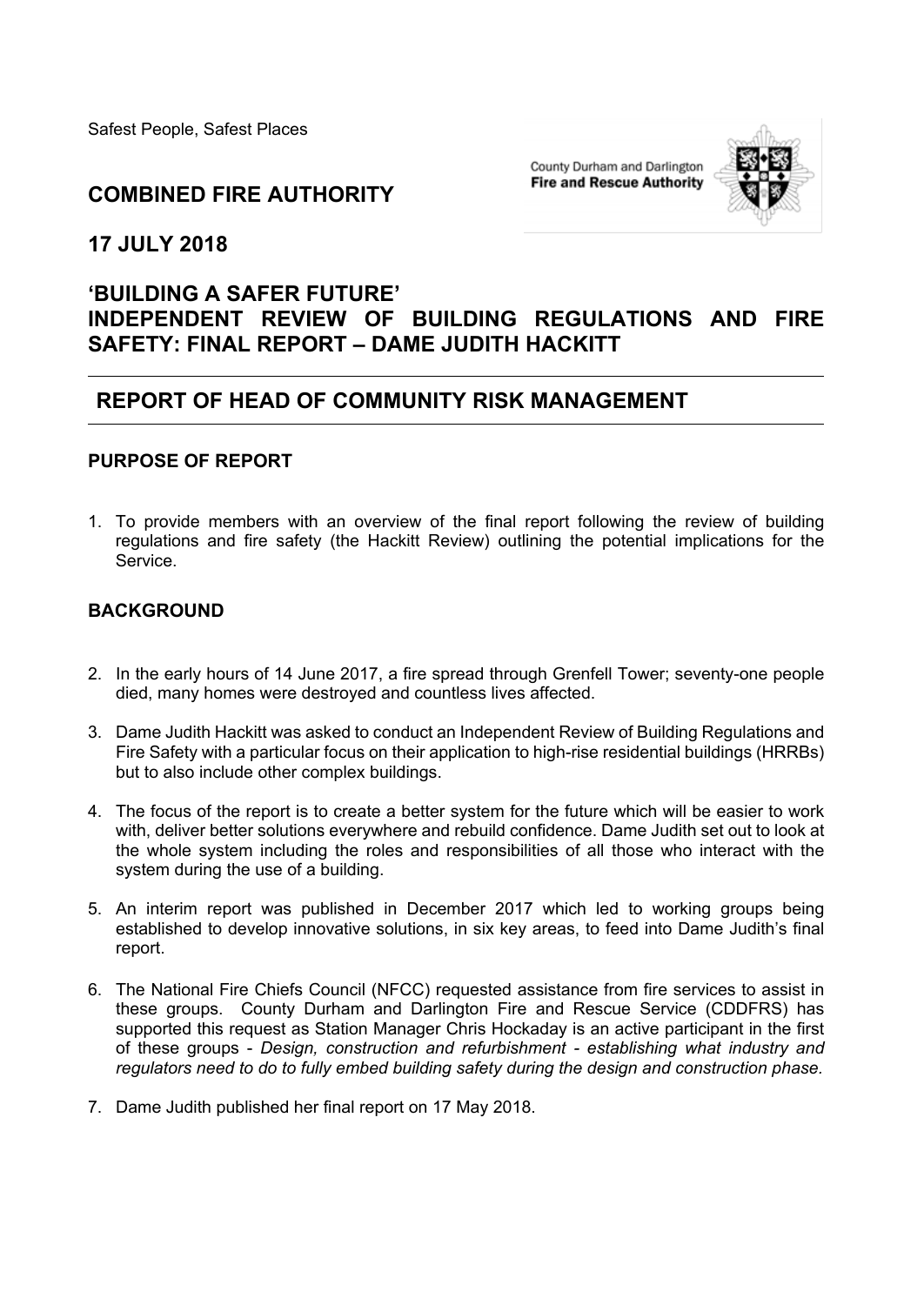### **OVERVIEW OF THE FINAL REPORT**

- 8. The report initially focusses on high rise premises of which CDDFRS have only one Northgate House in Darlington, which is currently unoccupied. In some cases, the review also suggests applying specific recommendations to all complex buildings.
- 9. Some of the key recommendations from the report which are relevant to the fire service are summarised below:
	- a. The government should set up a 'Joint Competent Authority' (JCA), this should comprise Local Authority Building Control (LABC), Fire and Rescue Authorities (FRA) and the Health and Safety Executive, working together to maximise the focus on building safety across their entire life cycle.
	- b. The way in which LABCs currently interact with FRAs should be improved. Key fire safety information needs to be shared in a much more effective manner. FRAs should also have the explicit ability to delay JCA clearance at any 'Gateway Point' if the information provided by the duty holder does not enable them to undertake a proper assessment, this will require:
		- i. More rigorous enforcement powers:
		- ii. A new dispute resolution process.
	- c. The introduction of notices which can be served on duty holders by the JCA, these include:
		- i. Improvement/Correction Notices;
		- ii. Prohibition or 'Stop' Notices.
	- d. Failure by relevant duty holders to comply with either type of notice would be a criminal offence.
	- e. The Fire Safety Order is non-prescriptive and already requires the Responsible Person to take fire precautions as may be reasonably required in areas of the building that the Order applies to (common areas but not inside residential dwellings), to ensure the premises are safe.
	- f. The new approach would build on these principles but ensure that the whole building is properly, regularly and proactively considered by the duty holder against the principles of what is reasonably practicable to reduce risk. Compliance will be more effectively driven by establishing a JCA to cover the whole building and undertake regular safety case reviews. This new approach will also remove the uncertainty and overlap of the Housing Act 2004 and the Fire Safety Order in relation to fire safety.
	- g. The JCA should have the power to ensure that the duty holder fully discharges their duties during the occupation and maintenance phase.
	- h. As the regulator for building safety in these buildings, the JCA must also have powers to intervene where there are immediate risks to safety. The regulator must have access to the whole building including dwellings where there is reasonable evidence that building and life safety is at risk.
	- i. For HRRBs, Environmental Health Officers should raise any fire and structural safety concerns to the JCA. For other multi-occupancy residential buildings, local authorities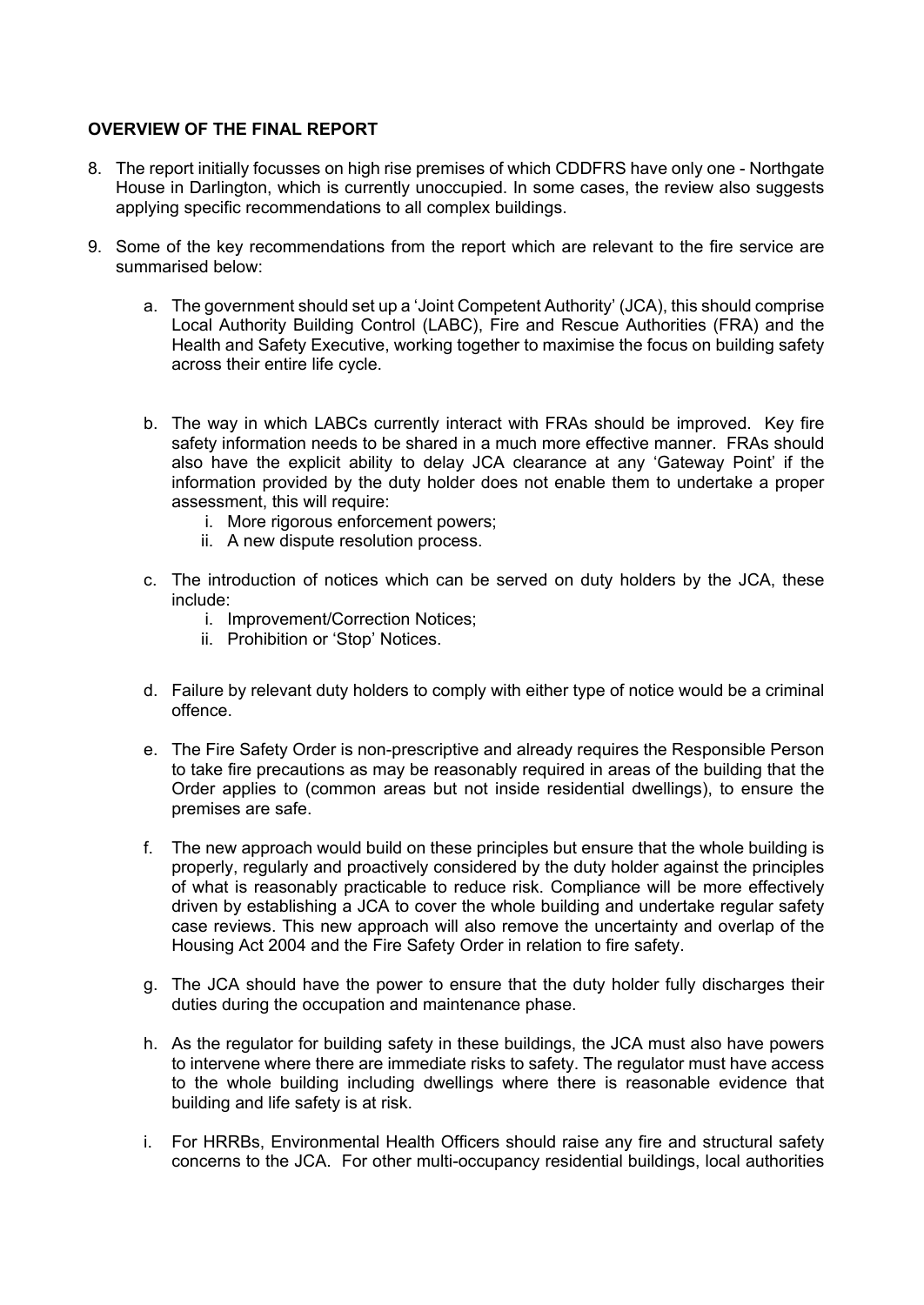and FRAs should work more closely to ensure that the fire safety of the whole building is assessed and regulated effectively.

- j. Develop and introduce an enhanced level of competence for fire risk assessors undertaking work on HRRBs. This will require the NFCC to continue with their work to ascertain the competence requirements for Business Safety Regulators with the following proposal:
	- i. The NFCC should seek to ensure that fire and rescue services comply with the Competency Framework for Business Safety Regulators;
	- ii. The Competency Framework for Business Safety Regulators should be developed through a national standard for England that could be adopted throughout the United Kingdom;
	- iii. Fire and rescue services should ensure that they have sufficient capacity through suitably qualified Fire Safety Officers to effectively implement Integrated Risk Management Plans, Risk Based Inspection Programmes and discharge their statutory fire safety duties in relation to:
		- (i) inspection and audit;
		- (ii) statutory consultations;
		- (iii) undertaking enforcement action as appropriate; and
		- (iv) carrying out any additional activities which may be introduced as part of this Independent Review.
	- iv. NFCC should work with a suitable body to ensure fire and rescue services can introduce third party accreditation of the competence of Inspecting Officers with a recognised accreditation or professional body.
- 10. Although at first glance the final report appears to be very comprehensive, there is a view amongst fire safety professionals that it was a little disappointing and could have gone further, such as making recommendations to ban certain combustible building materials and make a strong recommendation for the installation of sprinklers in certain property types.

#### **POTENTIAL IMPACT ON THE SERVICE**

- 11. It should be noted that this report sets out recommendations only to the Government and the wider built environment sector and there have been no changes in legislation, professional standards or duties introduced yet which would impact on the fire and rescue service.
- 12. There is also other work underway with the Grenfell public inquiry which could have far reaching consequences on the fire and rescue service as well as other organisations and private sector contractors. Early indications show that this enquiry could take 18 months to conclude. It is not known if any changes will occur prior to the enquiry ending.
- 13. It is anticipated that formal, third party accredited qualifications will be introduced for Business Safety Regulators. The Service's central Business Fire Safety team are all highly qualified and have delivered internal training to our Emergency Response crews. In anticipation of the requirement for formal qualifications, training to a level 4 certificate in fire safety is currently being arranged for Emergency Response staff to ensure we can maintain delivery and performance.
- 14. There is potential for changes in legislation and an expansion of the duties and responsibilities placed on FRAs, either under or in addition to the Fire Safety Order. The Service will ensure that we maintain a Fire Safety Manager with formal qualifications to advise the Chief Fire Officer and the CFA and capacity to deliver against fire safety duties will be kept under review.